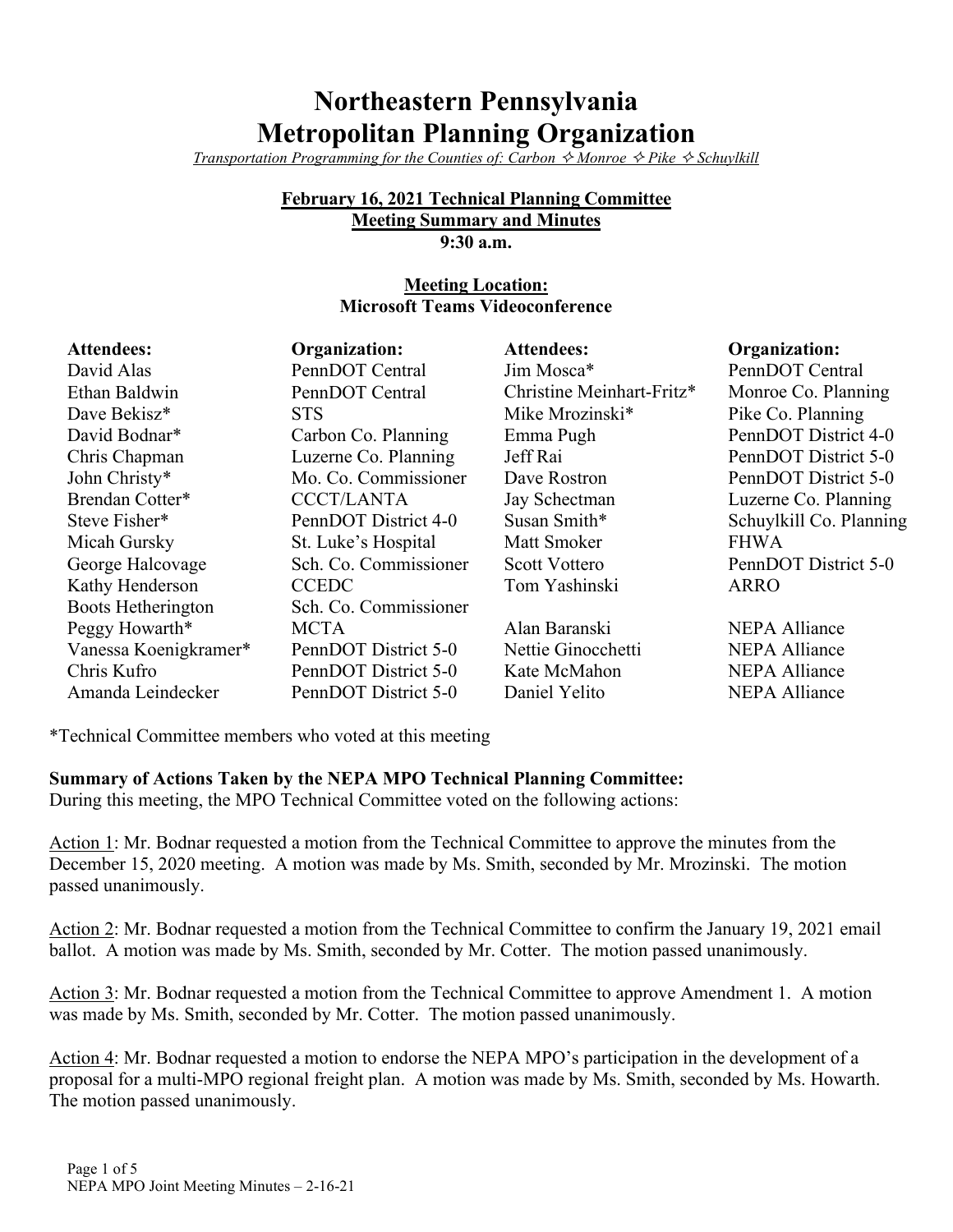# **Mr. Bodnar called the meeting to order at 9:30 a.m.**

# **1) Business Items**

a) Approval of minutes from the December 15, 2020 Business Meeting Mr. Bodnar requested a motion from the Technical Committee to approve the minutes from the December 15, 2020 meeting. A motion was made by Ms. Smith, seconded by Mr. Mrozinski to approve

the minutes, seconded by Ms. Howarth. The motion passed unanimously.

b) Confirmation of the Email Ballot from January 19, 2021 Ms. McMahon stated that the amendment to add the SR 507 over Tributary to Lake Wallenpaupack bridge to the TIP was approved by email ballot on January 19, 2021 by a vote of 10 yay, 1 nay. Mr. Bodnar requested a motion from the Technical Committee to confirm the January 19, 2021 email ballot. A motion was made by Ms. Smith, seconded by Mr. Cotter. The motion passed unanimously.

# **2) TIP Amendments and Administrative Actions**

a) District 4-0 and 5-0 2021-2024 TIP Amendments and Administrative Actions Information was included in the meeting packet which highlighted administrative actions on the 2021 TIP for District 4-0 and 5-0. Mr. Fisher highlighted actions for District 4-0 and Ms. Koenigkramer highlighted actions for District 5-0.

Action 1- TOC- Operator- NEPA- increase to cover ongoing ITS operations support staffing. SR 2012 over Pocono Creek- increase to cover AUC for work orders including overlay pf bridge and close out project. The sources are the I-80 Bridge Ramp to SR 8024. The source is PA 309- McAdoo. Interstate Informational Item 1- I80- I380 to Tannersville Resurface- adjusting pro rata from 90/10 to 100 Federal. The source is the Interstate Contingency Line Item. Interstate Informational Item 2- I80/ exit 308 Realignment- increasing FD phase for internal charges and to complete the noise report. The source is the Interstate Contingency Line Item. Action 2- 209/115 Int. Imp. Phase 2- increase to revised utility cost. NEPA High Friction Surface 2021- increase to revised estimate to obligate for advertisement. The sources are 209 Schafer School House FD and UTL phases. Action 3- SR 1013 Slide- Increase CON phase to process work orders. The source is the NEPA 4-0 Highway Line Item. Action 4- SR 1017 Slide-Increase CON phase to process work orders. The source is SR 2002 Slide and NEPA 4-0 Highway Line Item. Action 5- SD Fixed Bridges by DF- increase to cover internal charges to date and for supplement to finalize PS&E for 209 over NRR removal. Action 6- SR 209 over Sawkill Creek- increase PE phase to cover AUC. Action 7- 209/115 Int. Imp- Phase 2- advance funding with deobligation from 443 Roadway Improvements to swap CAQ with HSIP since CAQ can no longer be used in Monroe County. Action 8- SR 715 over Pocono Creek- increase revised cost estimate including YOE from design field view and cash flow over 2 years. The source is the NEPA Highway and Bridge Line Item. Action 9- SR 4008 over WB Schuylkill- Add construction funds for purchase of materials for department force project. The source is the NEPA Highway and Bridge Line Item. Action 10- Hollow Road Bridge- increase for supplement and internal charges. The source is the NEPA Highway and Bridge Line Item. Interstate Informational Item 3- I-80/Exit 308 Realignment- increase for supplement to complete design review comments for PS& E preparation and ongoing utility coordination. The source is the Interstate Contingency Line Item. Statewide Informational Item 1- St. Clair to Frackville Reconstructionincreasing PE to support development of future applications for Federal Discretionary funding grant opportunities such as INFRA. The source is the Highway Reserve Line Item. Interstate Informational Item 4- Interstate GR Upgrade Ph. 2- Manual Assessing Safety Hardware (MASH) on I-80 in Carbon, I-380 in Monroe and I-81 in Schuylkill. The source is the Interstate GR Upgrades Line Item. Action 11- Reloc. Msg. Board 78WB to 81NB- add match to sSTP funds for selection TSMO project. The source is the P/S Box Beam Bridge Bundle Project. Action 12- NEPA Br. Preserve & Rpr. 4- add funding to cover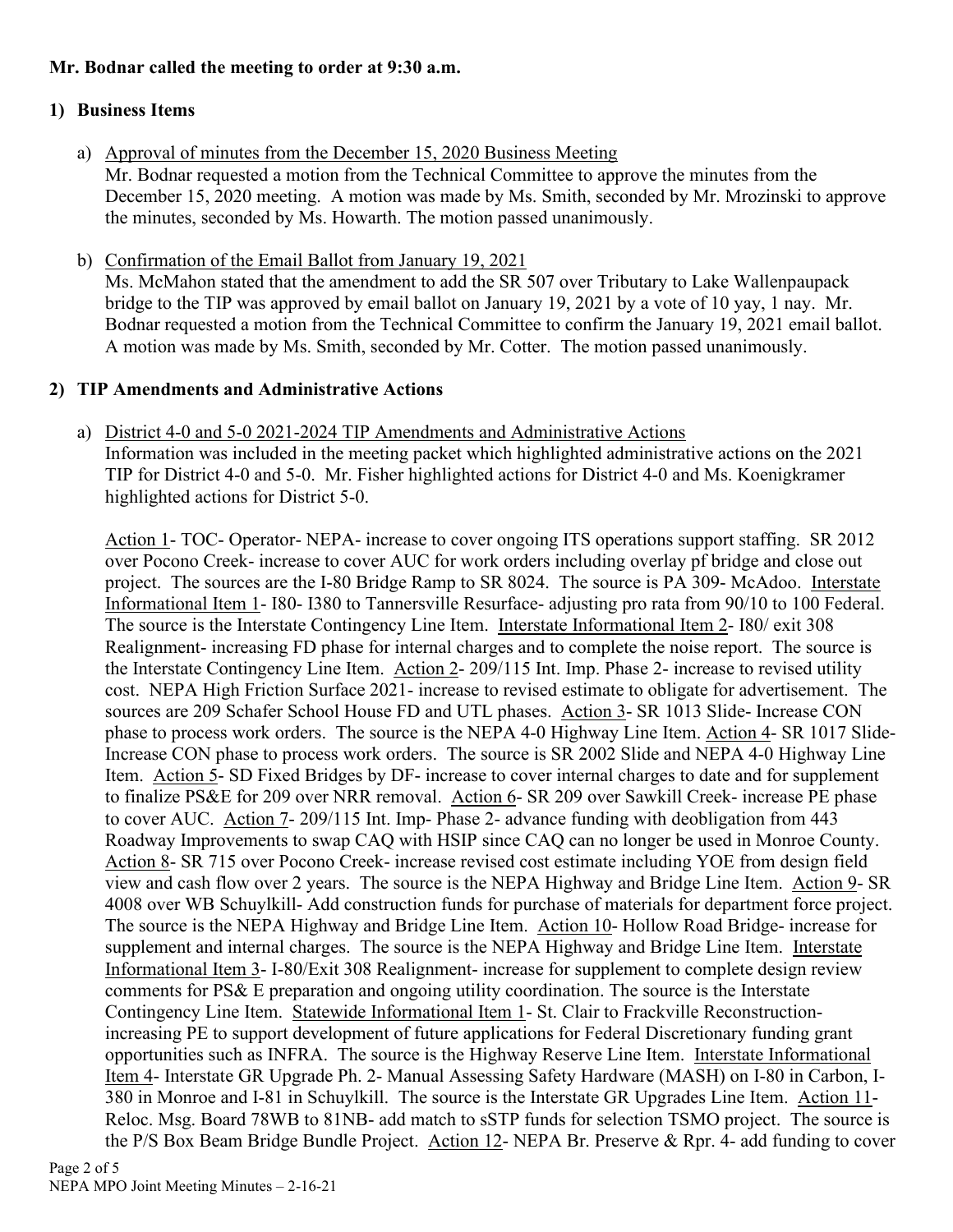a RR invoice. SR 2004- Emergency Bridge Demo- add state match for project to TIP for emergency bridge demo as a result of Tropical Storm Isaias. The source is the SR 715/611 Intersection project.

Amendment 1- Add SR 209 Dept. Force Base Repair, SR 534 Dept. Force Base Repair, SR 611 Dept. Force Base Repair, SR 3017 Dept. Force Base Repair, SR 61 Dept. Force Overlay, SR 443 Dept. Force Overlay, SR 924 Dept. Force Overlay and SR 2008 Dept. Force Overlay to the TIP. The source is the STU-Urban Line Item Reserve. The addition of these projects was discussed during 2021 TIP development.

Mr. Bodnar requested a motion from the Technical Committee to approve Amendment 1. A motion was made by Ms. Smith, seconded by Mr. Cotter. The motion passed unanimously.

b) Transit Amendments and Administrative Actions

None. Mr. Cotter stated that he has provided NEPA with a copy of CCCT's TAM Performance Measures. The only asset that CCT has is rolling stock. The goal was to have no more than 39% of rolling stock beyond a state of good repair and 0% was beyond a state of good repair. The goal next year is 4%. A copy of the document will be included with the meeting minutes. No action is required by the MPO. Ms. Howarth and Mr. Bekisz indicated that they will have similar documents for MCTA and STS.

# **3) Transportation Planning & Programs**

a) Current Project Status

Mr. Fisher provided an update on bridge projects in District 4-0. Mr. Vottero provided an update on bridge projects in District 5-0.

b) PennDOT Transportation Funding Issues

Mr. Baranski stated that this is an ongoing topic. Funding issues have been exacerbated by the impacts of the pandemic. PennDOT has initiated the Pathways project to identify alternative funding sources. Deputy Secretary Larry Shifflet held a virtual briefing on the Pathways initiative last week. A P3 bridge tolling initiative will be the first initiative. It involves replacing large structures through the private sector and tolling the bridges. A committee to identify a priority list of potential bridges has been created. The 2021 funding shortfalls have been closed by federal COVID relief funding. Mr. Mosca stated that the COVID relief funding provided PennDOT with \$407 million which mostly closed the funding gap. The funding allows PennDOT to keep projects moving forward. The FAST Act was extended through September so we are looking forward to seeing what happens with a reauthorization bill.

c) Functional Classification Review

Ms. McMahon stated that we have submitted the functional classification changes to PennDOT Central Office. The submission package included a detailed spreadsheet of each requested change by segment and individual county maps showing all the requested changes. There are 84 changes in total. In addition to the functional classification changes, we are requesting additions to the Federal-aid System and National Highway System in some cases. Mr. Smoker noted that FHWA can approve the functional classification changes at the state level but changes to the National Highway System must be approved by FHWA in Washington.

d) PennDOT/FHWA Planning Process Review of NEPA MPO

Mr. Baranski stated that PennDOT Central Office and FHWA are conducting reviews of MPOs operationally. Larger MPOs with urbanized populations over 250,000 have a formal certification review every 4-5 years. FHWA and Central Office are conducting similar reviews for smaller MPOs. NEPA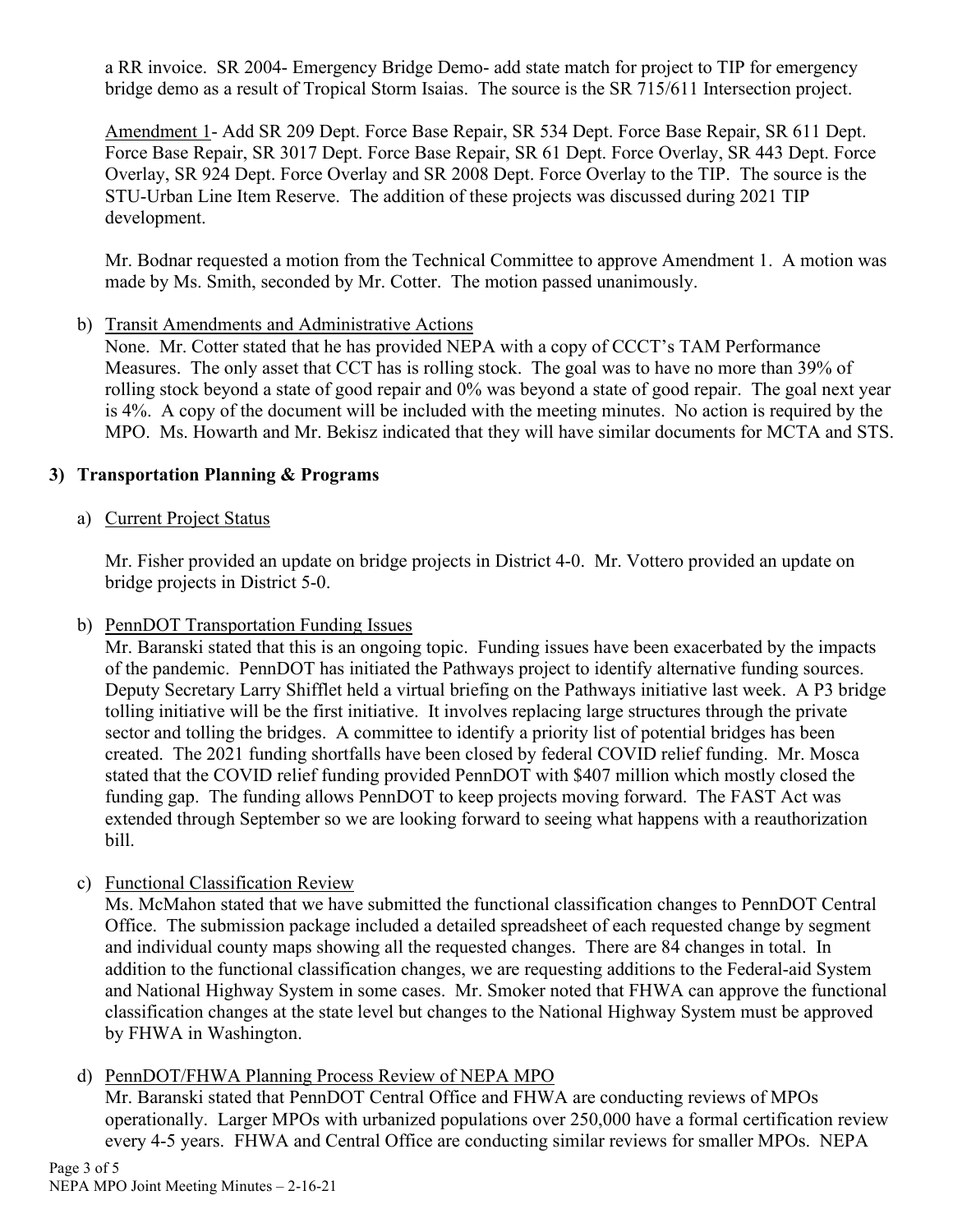received notification that our review will occur this spring. NEPA is currently compiling of the necessary documentation to submit for the review. Central Office and FHWA will review the MPO's documents, processes and compliance with regulatory requirements. Once the review is complete, a formal letter with recommendations and commendations will be issued. Mr. Mosca noted that Mr. Alas is NEPA's Central Office rep and will be co-leading the review. Mr. Alas noted that the review is in the beginning stages and will keep the committee updated.

### e) Eastern PA Regional Freight Study

Mr. Baranski stated that we are launching a regional freight plan. Over the past few years, staff has attended various freight events and sessions. We identified the development of a regional freight plan in our work program. We have been in discussion with Lehigh Valley and Lackawanna-Luzerne about collaborating on a multi-MPO plan. The discussions have extended to the Reading MPO and Lebanon MPO as well for a five-MPO plan to cover the I-78 and I-81 corridors. We are seeking supplemental planning funds from Central Office for the development of the plan and the necessary matching funds will be split between the MPOs. We will be using the regional freight plan guidance document to help develop the plan. All of the participating MPOs are seeking an endorsement from their committees to move ahead with the joint freight plan.

Mr. Bodnar requested a motion to endorse the NEPA MPO's participation in the development of proposal for a multi-MPO regional freight plan. A motion was made by Ms. Smith, seconded by Ms. Howarth. The motion passed unanimously.

### f) OMB Potential Revisions to Metropolitan Statistical Areas

Mr. Baranski stated that the Office of Management and Budget (OMB) has issued a notice in the Federal Register about a recommendation to increase the population threshold for the establishment of Metropolitan Statistical Areas (MSAs) from 50,000 to 100,000. This change has a potential impact on the designation of urbanized areas with populations from 50,000 to 100,000 currently established as MPOs. There are currently 9 MSAs in Pennsylvania that are potentially affected including the East Stroudsburg MSA and a total of 144 MSAs across the country that may be impacted. NEPA has been in touch with the Association of Metropolitan Planning Organizations (AMPO) who were informed that the proposed change was not intended to impact MPOs but that could be the result. NEPA has been in touch with some of the other MPOs in PA that are affected, as well as Central Office. Comments on the Federal Register notice are due by March. NEPA will prepare comments for submission and share it with the committee before the March MPO meeting. We also plan to be in touch with the federal legislators in our region on the issue.

Mr. Mosca stated that Central Office is looking into the matter and will discuss it internally and determine potential impacts. PennDOT will also work with the MPOs on their comments and set up a call with the MPOs. Commissioner Halcovage stated that we need to be unified and have a collective voice on it since such as approach will have more impact. He is willing to help with the federal delegation since they interact with them regularly. Commissioner Hetherington agreed with Commissioner Halcovage, stating that he appreciated the opportunity to attend the MPO meeting and learn more about the issue. Mr. Gursky asked where the change is coming from and what the intent is. Mr. Baranski stated that it has been decades since the last time the definition was looked reviewed. They looked at it in 2010 but did not make a change. Mr. Gursky stated that the change could have impacts on many federal programs. A change in McAdoo to being an urban area resulted in St. Luke's having to close a rural health clinic. Mr. Baranski agreed that many programs can be affected by the change.

### g) Meeting with New Schuylkill County State Representatives

Ms. McMahon stated that as we discussed at the December meeting, we have set up a virtual meeting with Representative Kerwin and Representative Twardzik to discuss the MPO structure and process as